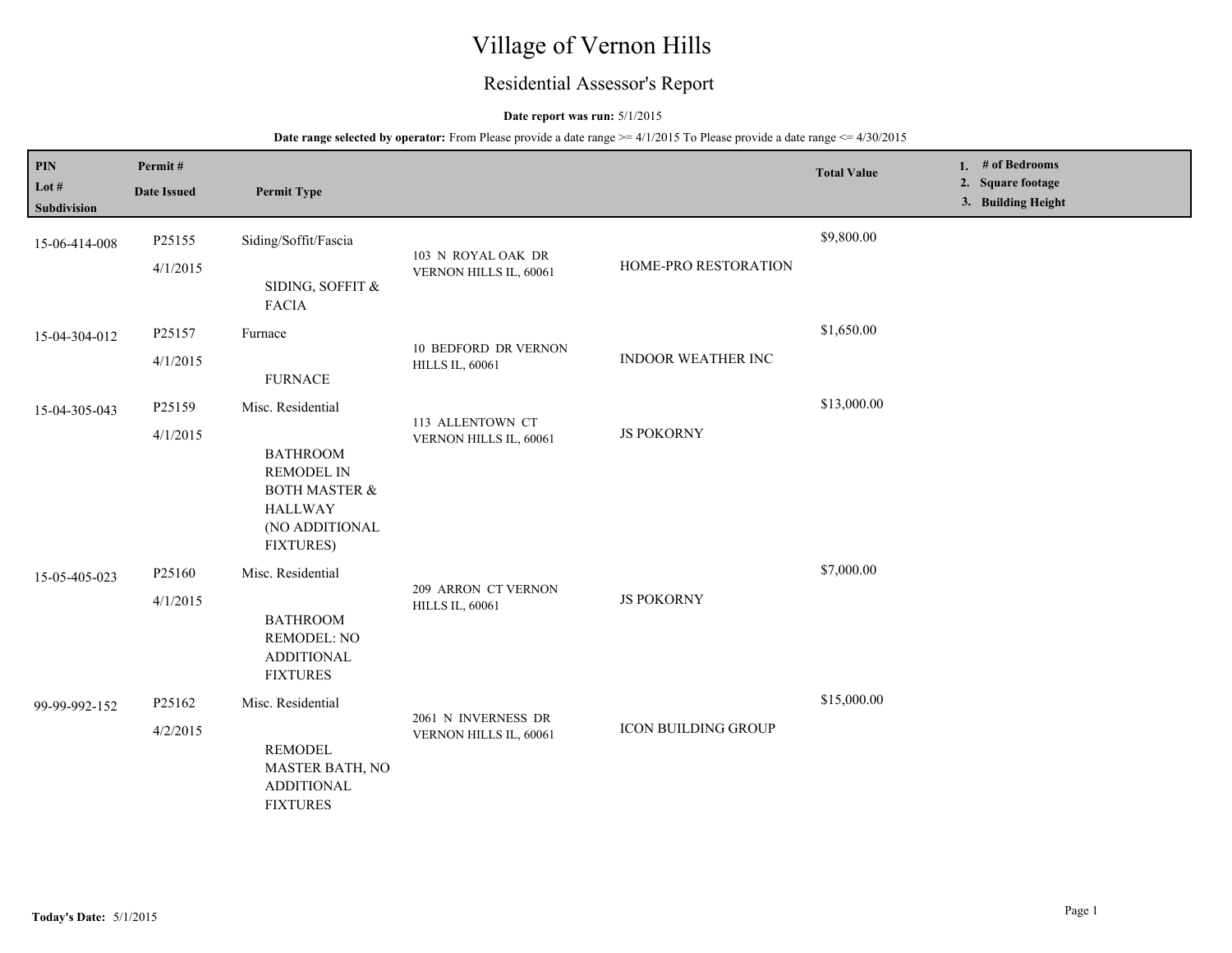| PIN                         | Permit#            |                                                                                   |                                                  |                                               | <b>Total Value</b> | 1. # of Bedrooms                        |
|-----------------------------|--------------------|-----------------------------------------------------------------------------------|--------------------------------------------------|-----------------------------------------------|--------------------|-----------------------------------------|
| Lot #<br>Subdivision        | <b>Date Issued</b> | <b>Permit Type</b>                                                                |                                                  |                                               |                    | 2. Square footage<br>3. Building Height |
| 99-99-995-470               | P25163             | Misc. Residential                                                                 |                                                  |                                               | \$60,000.00        |                                         |
|                             | 4/2/2015           | <b>FIRE</b><br><b>RESTORATION</b><br>FOR 901 JACKSON<br>(ALONG WITH 903<br>& 905) | 901 JACKSON CT VERNON<br><b>HILLS IL, 60061</b>  | <b>QCI RESTORATION</b>                        |                    |                                         |
| 99-99-995-483               | P <sub>25165</sub> | Misc. Residential                                                                 | 905 JACKSON CT VERNON                            |                                               | \$60,000.00        |                                         |
|                             | 4/2/2015           | <b>FIRE</b><br>RESTORATION -<br>905 JACKSON W/<br>903 & 901                       | <b>HILLS IL, 60061</b>                           | <b>QCI RESTORATION</b>                        |                    |                                         |
| 99-99-996-329               | P <sub>25166</sub> | Re-Roofing                                                                        | 320 CHERRYWOOD CT                                |                                               | \$16,900.00        |                                         |
|                             | 4/2/2015           | <b>REROOF BLDG:</b><br>320-326                                                    | VERNON HILLS IL, 60061                           | <b>ADAMS ROOFING</b><br><b>PROFFESSIONALS</b> |                    |                                         |
| 99-99-996-321               | P25167             | Re-Roofing                                                                        |                                                  | <b>ADAMS ROOFING</b><br><b>PROFFESSIONALS</b> | \$16,900.00        |                                         |
|                             | 4/2/2015           | <b>REROOF BLDG:</b><br>301-307                                                    | 301 CHERRYWOOD CT<br>VERNON HILLS IL, 60061      |                                               |                    |                                         |
| 99-99-100-450               | P25168             | Water Heater                                                                      |                                                  | $4 - 4$                                       | \$826.00           |                                         |
| 4-4<br><b>BAYHILL POD D</b> | 4/3/2015           | <b>WATER HEATER</b>                                                               | 1840 N CRENSHAW CIR<br>VERNON HILLS IL, 60061    | <b>B. KIESGEN PLUMBING</b>                    |                    |                                         |
| 15-05-422-022               | P25169             | Fence                                                                             |                                                  |                                               | \$1,500.00         |                                         |
|                             | 4/3/2015           | <b>FENCE</b>                                                                      | 208 AMBER LN VERNON<br><b>HILLS IL, 60061</b>    | <b>LISA HELFAND</b>                           |                    |                                         |
| 15-05-424-014               | P25170             | Furnace                                                                           |                                                  | TOPTEC HEATING & COOLI<br><b>INC</b>          | \$9,400.00         |                                         |
|                             | 4/3/2015           | Air<br>Water heater<br>FURNACE, A/C,<br><b>TANKLESS WATER</b><br><b>HEATER</b>    | 306 ALBRIGHT CT VERNON<br><b>HILLS IL, 60061</b> |                                               |                    |                                         |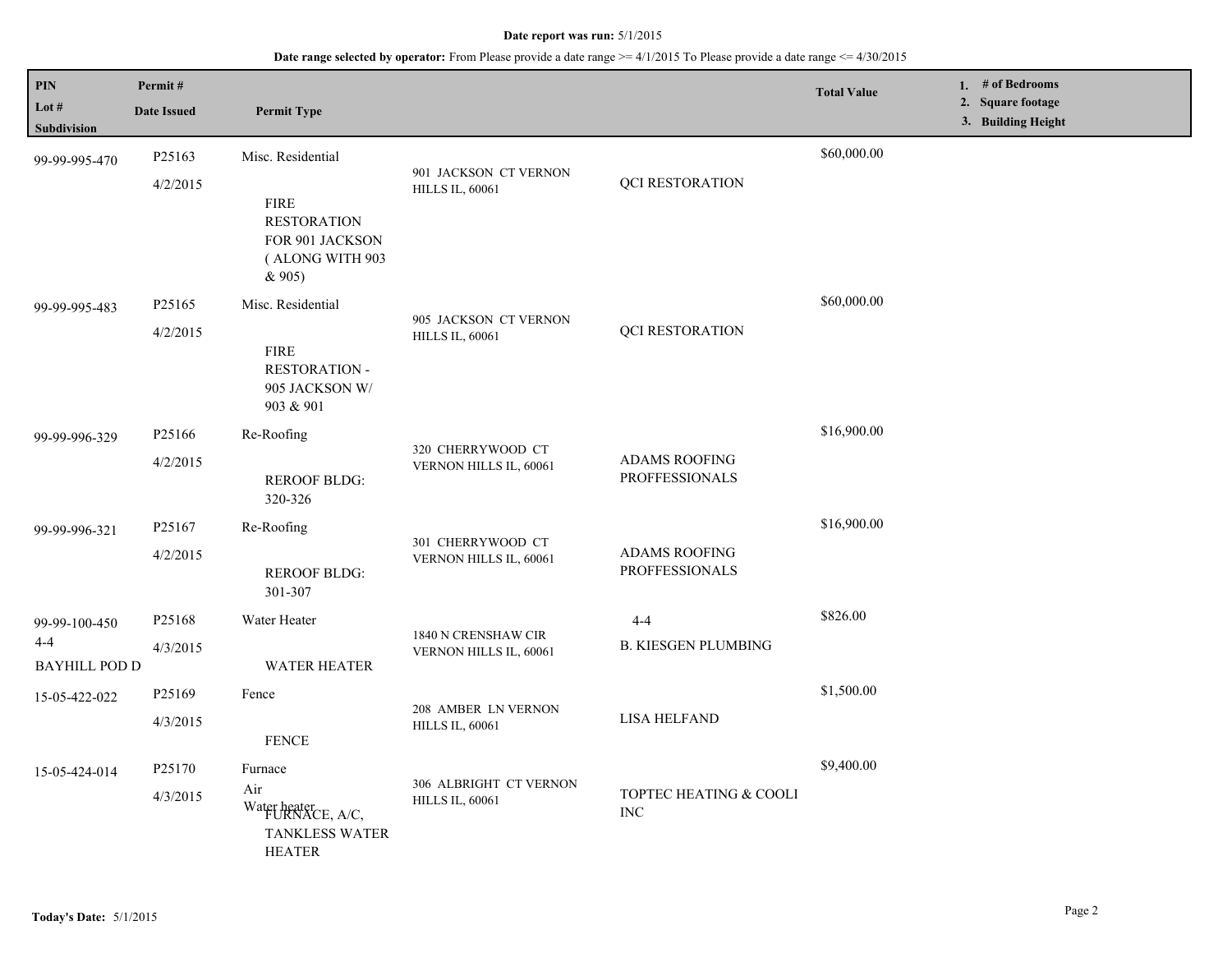| <b>PIN</b><br>Lot $#$<br>Subdivision              | Permit#<br><b>Date Issued</b> | <b>Permit Type</b>                    |                                                  |                                                | <b>Total Value</b> | 1. # of Bedrooms<br>2. Square footage<br>3. Building Height |
|---------------------------------------------------|-------------------------------|---------------------------------------|--------------------------------------------------|------------------------------------------------|--------------------|-------------------------------------------------------------|
| 99-00-000-577                                     | P25172                        | Water Heater                          |                                                  |                                                | \$985.00           |                                                             |
|                                                   | 4/6/2015                      | <b>WATER HEATER</b>                   | 577 E HARVEY LAKE DR<br>VERNON HILLS IL, 60061   | ARS OF ILLINOIS (AMERICA<br><b>RESIDENTIAL</b> |                    |                                                             |
| 11-32-407-015                                     | P <sub>25173</sub>            | Furnace                               |                                                  |                                                | \$6,616.00         |                                                             |
|                                                   | 4/6/2015                      | Air<br><b>FURNACE/AC</b>              | 228 COLONY CT VERNON<br><b>HILLS IL, 60061</b>   | ARS OF ILLINOIS (AMERICA<br><b>RESIDENTIAL</b> |                    |                                                             |
| 15-04-303-066                                     | P25174                        | Siding/Soffit/Fascia                  |                                                  |                                                | \$7,327.00         |                                                             |
|                                                   | 4/6/2015                      | <b>SIDING: SIDES</b><br>AND REAR ONLY | 2 KESWICK LN VERNON<br><b>HILLS IL, 60061</b>    | <b>ICON BUILDING GROUP</b>                     |                    |                                                             |
| 99-99-999-326                                     | P25175                        | Water Heater                          |                                                  |                                                | \$700.00           |                                                             |
|                                                   | 4/7/2015                      | <b>WATER HEATER</b>                   | 1672 N HAIG POINT LN<br>VERNON HILLS IL, 60061   | ALL STAR PLUMBING                              |                    |                                                             |
| 99-99-992-502                                     | P <sub>25176</sub>            | Water Heater                          |                                                  |                                                | \$700.00           |                                                             |
|                                                   | 4/7/2015                      | <b>WATER HEATER</b>                   | 224 COVENTRY CIR<br>VERNON HILLS IL, 60061       | ALL STAR PLUMBING                              |                    |                                                             |
| 99-00-000-470                                     | P25177                        | Water Heater                          |                                                  | ALL STAR PLUMBING                              | \$700.00           |                                                             |
|                                                   | 4/7/2015                      | <b>WATER HEATER</b>                   | 470 E PINE LAKE CIR<br>VERNON HILLS IL, 60061    |                                                |                    |                                                             |
| 11-32-413-031                                     | P25178                        | Re-Roofing                            |                                                  |                                                | \$22,300.00        |                                                             |
|                                                   | 4/7/2015                      | <b>REROOF BLDG:</b><br>960-976        | 960 N VERNON CT VERNON<br><b>HILLS IL, 60061</b> | <b>BARRY ROOFING (UNLTD)</b>                   |                    |                                                             |
| 11-32-413-094                                     | P <sub>25179</sub>            | Re-Roofing                            |                                                  |                                                | \$22,400.00        |                                                             |
|                                                   | 4/7/2015                      | <b>REROOF BLDG:</b><br>103-119        | 103 W SARATOGA CT<br>VERNON HILLS IL, 60061      | <b>BARRY ROOFING (UNLTD)</b>                   |                    |                                                             |
| 99-99-100-350                                     | P <sub>25180</sub>            | Sewer Repair                          |                                                  | LOT <sub>63</sub>                              | \$3,400.00         |                                                             |
| LOT <sub>63</sub><br><b>GREGG'S LANDING POD E</b> | 4/7/2015                      | <b>SEWER REPAIR</b>                   | 412 N WHITE DEER TRL<br>VERNON HILLS IL, 60061   | <b>CLEARFLO PLUMBING</b>                       |                    |                                                             |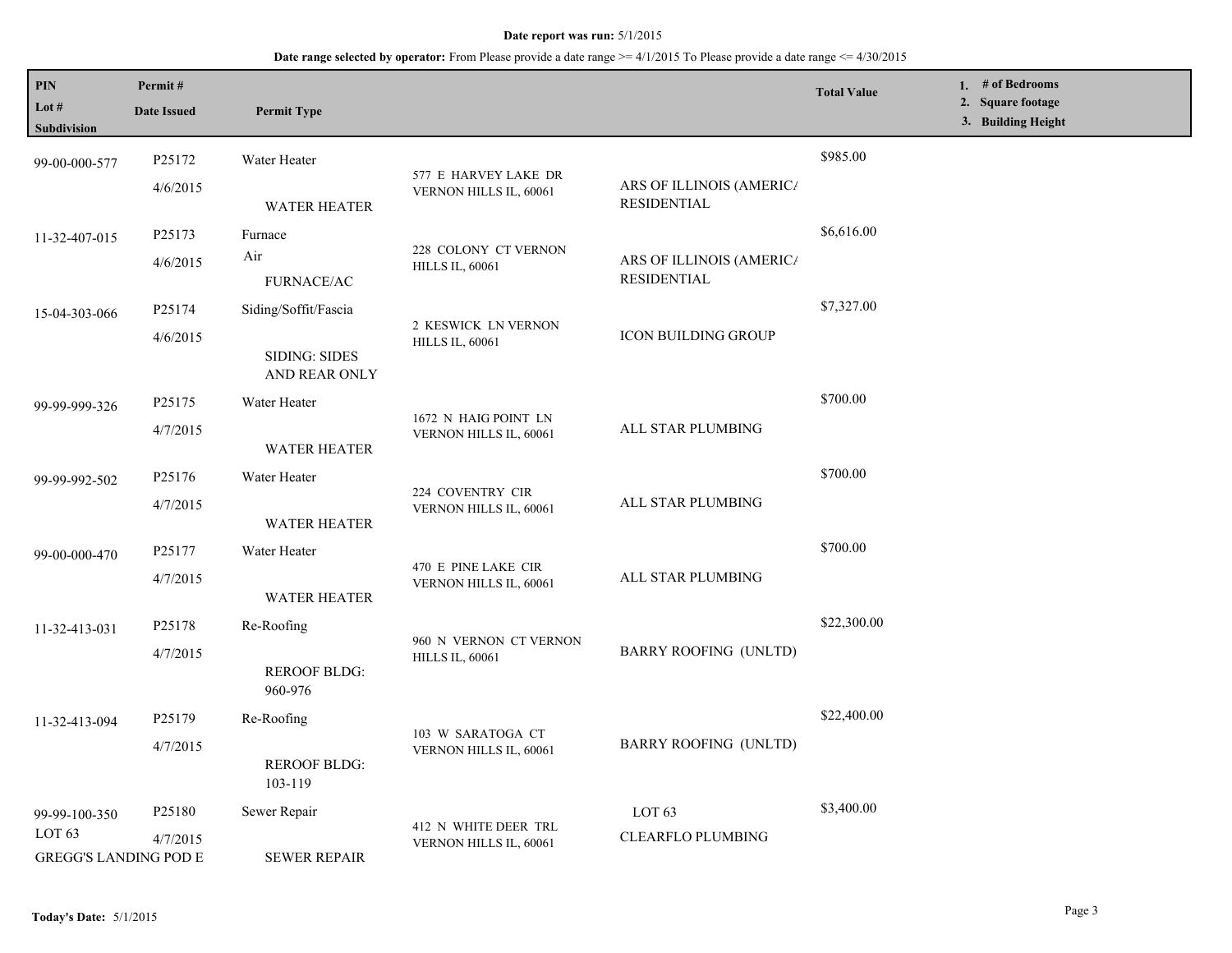| PIN<br>Lot #<br>Subdivision | Permit#<br><b>Date Issued</b> | <b>Permit Type</b>                                                                                         |                                                 |                                           | <b>Total Value</b> | 1. # of Bedrooms<br>2. Square footage<br>3. Building Height |
|-----------------------------|-------------------------------|------------------------------------------------------------------------------------------------------------|-------------------------------------------------|-------------------------------------------|--------------------|-------------------------------------------------------------|
| 15-04-104-001               | P25181<br>4/7/2015            | Siding/Soffit/Fascia<br><b>SIDING</b>                                                                      | 403 ALBANY LN VERNON<br><b>HILLS IL, 60061</b>  | AMERICAN DREAM HOME<br><b>IMPROVEMENT</b> | \$12,500.00        |                                                             |
| 15-06-414-005               | P25182<br>4/7/2015            | Siding/Soffit/Fascia<br><b>SIDING</b>                                                                      | 125 N ROYAL OAK DR<br>VERNON HILLS IL, 60061    | <b>RCC PLUS</b>                           | \$9,700.00         |                                                             |
| 15-08-220-011               | P25183<br>4/7/2015            | Siding/Soffit/Fascia<br><b>SIDING</b>                                                                      | 321 W TALLY HO DR<br>VERNON HILLS IL, 60061     | <b>RCC PLUS</b>                           | \$9,200.00         |                                                             |
| 15-07-209-044               | P25184<br>4/7/2015            | Re-Roofing<br><b>REROOF</b>                                                                                | 165 S THORNE GROVE DR<br>VERNON HILLS IL, 60061 | WEATHERGUARD<br>CONSTRUCTION CO INC       | \$20,000.00        |                                                             |
| 15-08-104-027               | P25185<br>4/7/2015            | Siding/Soffit/Fascia<br><b>SIDING</b>                                                                      | 225 E LAKESIDE DR<br>VERNON HILLS IL, 60061     | ALOHA CONSTRUCTION IN                     | \$8,410.00         |                                                             |
| 15-06-416-013               | P25186<br>4/7/2015            | Siding/Soffit/Fascia<br><b>SIDING</b>                                                                      | 90 N SOUTHFIELD DR<br>VERNON HILLS IL, 60061    | ALOHA CONSTRUCTION IN                     | \$9,570.00         |                                                             |
| 99-99-999-597               | P25188<br>4/8/2015            | Misc. Residential<br><b>BASEMENT</b><br>REMODEL: FULL<br><b>BATH &amp; LDRY</b><br><b>SINK: 4 FIXTURES</b> | 382 E PINE LAKE CIR<br>VERNON HILLS IL, 60061   | MICHAEL LEFF                              | \$19,100.00        |                                                             |
| 15-08-401-090               | P25189<br>4/8/2015            | Furnace<br>Air<br><b>FURNACE AND AC</b>                                                                    | 217 NOBLE CIR VERNON<br><b>HILLS IL, 60061</b>  | ABC PLUMBING, HEATING<br>COOLING          | \$6,937.00         |                                                             |
| 15-08-104-002               | P25191<br>4/8/2015            | Water Heater<br><b>WATER HEATER</b>                                                                        | 724 N LAKESIDE DR<br>VERNON HILLS IL, 60061     | <b>BRYAN BELCHER</b>                      | \$580.00           |                                                             |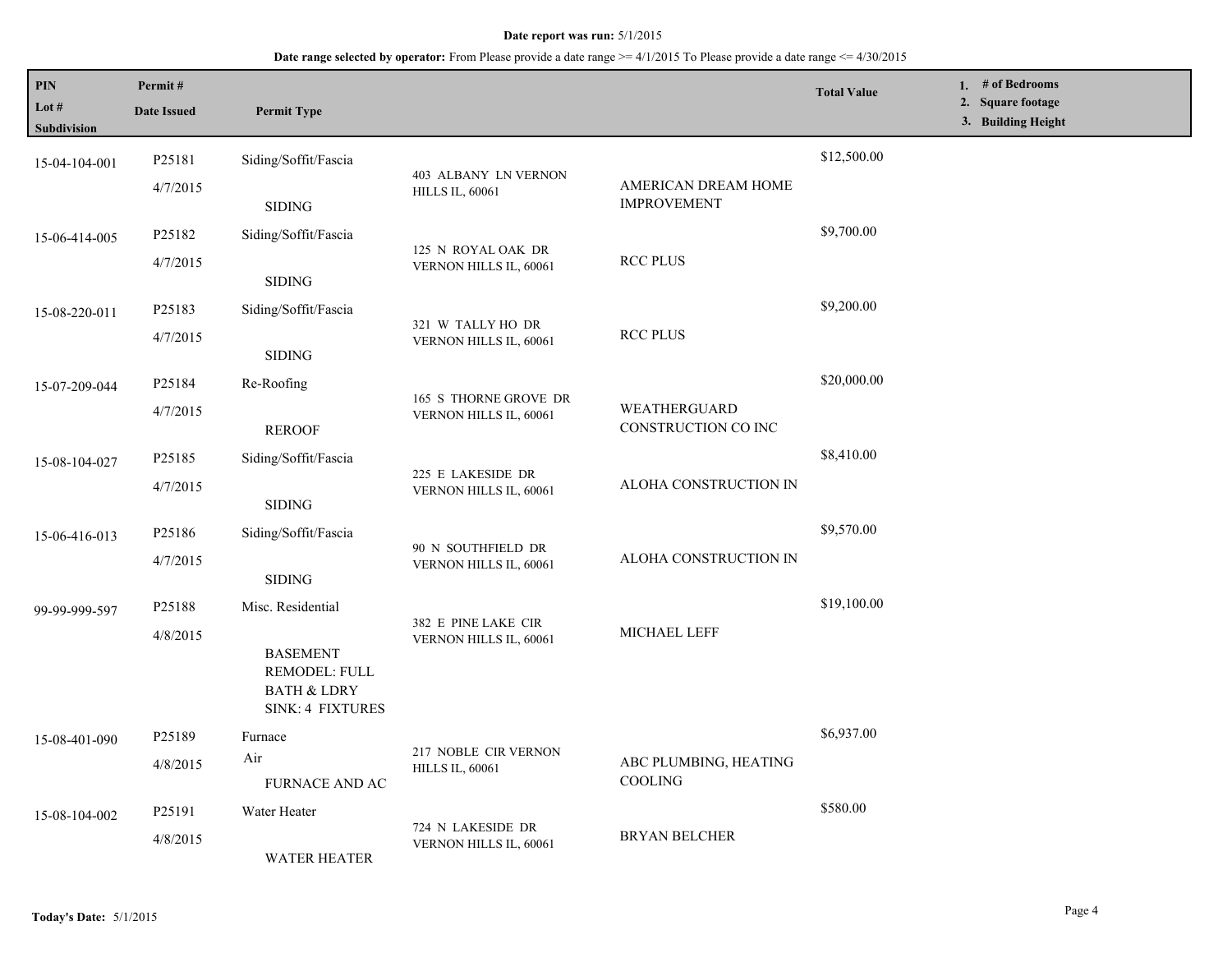**Date range selected by operator:** From Please provide a date range >= 4/1/2015 To Please provide a date range <= 4/30/2015

| PIN<br>Lot #<br><b>Subdivision</b> | Permit#<br><b>Date Issued</b>   | <b>Permit Type</b>                                                                                                                                                                                                                        |                                                         |                                        | <b>Total Value</b> | 1. # of Bedrooms<br><b>Square footage</b><br>2.<br>3. Building Height |
|------------------------------------|---------------------------------|-------------------------------------------------------------------------------------------------------------------------------------------------------------------------------------------------------------------------------------------|---------------------------------------------------------|----------------------------------------|--------------------|-----------------------------------------------------------------------|
| 15-05-405-063                      | P25193<br>4/8/2015              | Re-Roofing<br><b>REROOF</b>                                                                                                                                                                                                               | 202 ATLANTIC DR VERNON<br><b>HILLS IL, 60061</b>        | FIJI CONSTRUCTION                      | \$4,000.00         |                                                                       |
| 99-00-000-627                      | P25194<br>4/9/2015              | Water Heater<br><b>WATER HEATER</b>                                                                                                                                                                                                       | 1058 S SANCTUARY CT<br>VERNON HILLS IL, 60061           | AMERICAN ROOTER SERVI<br>INC.          | \$210.00           |                                                                       |
| 99-99-995-520                      | P25196<br>4/10/2015             | Re-Roofing<br><b>REROOF</b>                                                                                                                                                                                                               | 92 E DEPOT ST VERNON<br><b>HILLS IL, 60061</b>          | TOTAL CONSTRUCTION<br>CONCEPTS (UNLTD) | \$9,500.00         |                                                                       |
| 15-05-422-017                      | P25197<br>4/10/2015             | Swimming Pool/Spa<br>HOT TUB                                                                                                                                                                                                              | 218 AMBER LN VERNON<br><b>HILLS IL, 60061</b>           | JONATHAN LOPEZ                         | \$7,000.00         |                                                                       |
| 15-08-108-051                      | P25198<br>4/10/2015             | Siding/Soffit/Fascia<br><b>SIDING</b>                                                                                                                                                                                                     | 701 CHERRY VALLEY RD<br>VERNON HILLS IL, 60061          | <b>RCC PLUS</b>                        | \$8,500.00         |                                                                       |
| 99-99-991-606                      | P25200<br>4/10/2015             | Misc. Residential<br><b>INSTALLATION OF</b><br>A HELICAL PILE -<br>instead of driving this<br>in the ground they<br>came accros a stem<br>wall & they will<br>excavated & to make<br>a bigger base to<br>connect to stem wall.<br>4/27/15 | <b>16 ANNAPOLIS DR VERNON</b><br><b>HILLS IL, 60061</b> | ATLAS RESTORATION                      | \$4,916.00         |                                                                       |
| 15-05-424-008                      | P <sub>25202</sub><br>4/10/2015 | Water Heater<br><b>WATER HEATER</b>                                                                                                                                                                                                       | 307 ALBRIGHT CT VERNON<br><b>HILLS IL, 60061</b>        | BRAD & RACHELLE DELISIO                | \$1,151.00         |                                                                       |

L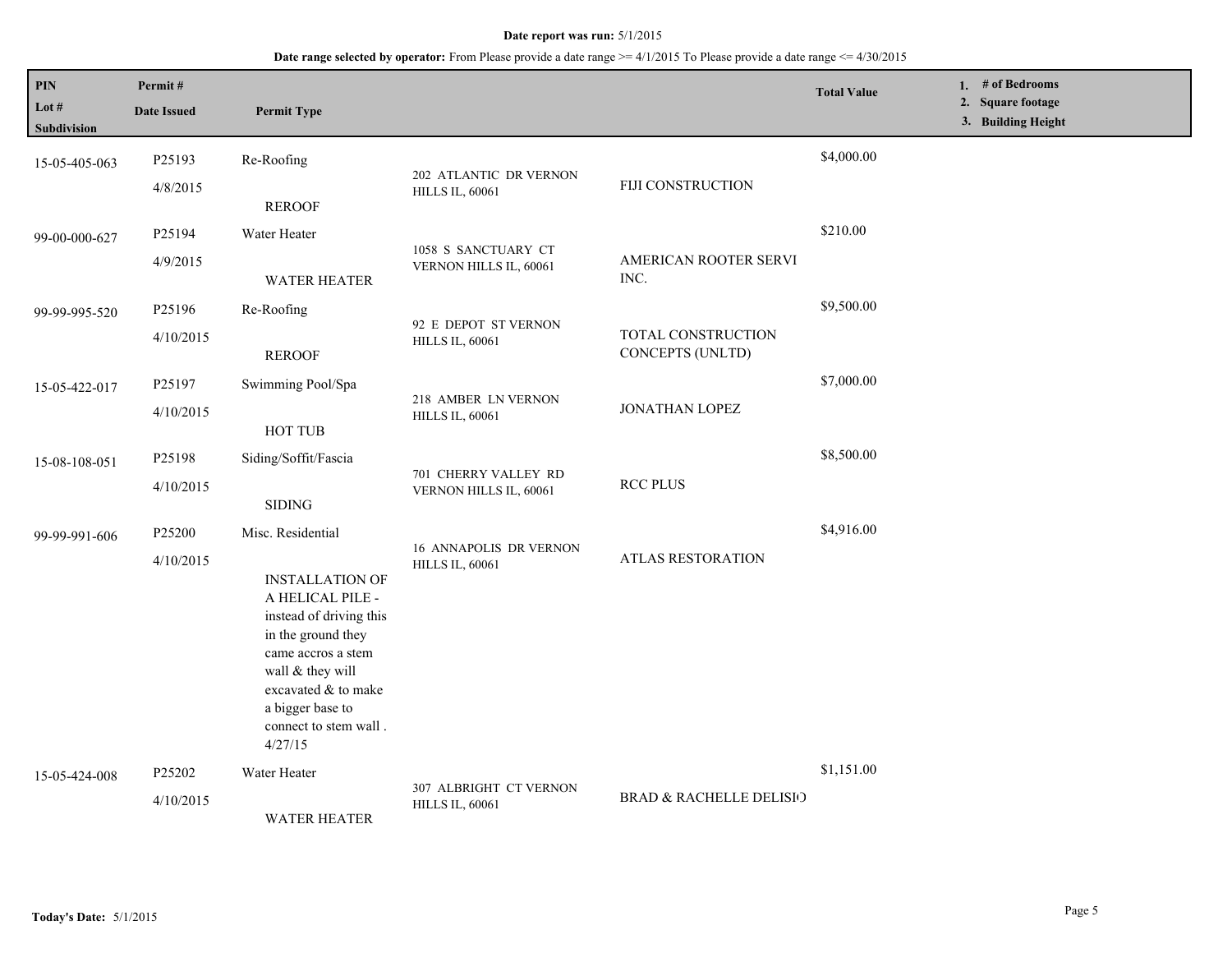| <b>PIN</b><br>Lot #<br>Subdivision | Permit#<br><b>Date Issued</b>                                                    | <b>Permit Type</b>                   |                                                       |                                          | <b>Total Value</b> | 1. $#$ of Bedrooms<br>2. Square footage<br>3. Building Height |
|------------------------------------|----------------------------------------------------------------------------------|--------------------------------------|-------------------------------------------------------|------------------------------------------|--------------------|---------------------------------------------------------------|
| 99-99-996-059                      | P25203                                                                           | Misc. Residential                    | 908 SPARTA CT VERNON                                  |                                          | \$12,200.00        |                                                               |
|                                    | 4/13/2015                                                                        | <b>WATER DAMAGE</b><br><b>REPAIR</b> | <b>HILLS IL, 60061</b>                                | MICHAEL THOMAS<br>CONSTRUCTION           |                    |                                                               |
| 99-99-100-589                      | P25204                                                                           | Water Heater                         |                                                       | ${\bf D}$<br>$21 - 1$                    | \$562.00           |                                                               |
| $21 - 1$                           | 4/13/2015                                                                        |                                      | <b>1964 CRENSHAW VERNON</b><br><b>HILLS IL, 60061</b> | <b>BARBARA MAIORCA</b>                   |                    |                                                               |
| POD D, 21-1                        |                                                                                  | <b>WATER HEATER</b>                  |                                                       |                                          |                    |                                                               |
| 99-99-991-654                      | P <sub>25205</sub>                                                               | Deck                                 | 1643 N CYPRESS POINTE DR                              |                                          | \$8,000.00         |                                                               |
|                                    | 4/13/2015<br>RESURFACE DECK<br><b>AND NEW RAILS</b><br>(POSSIBLY NEW<br>FRAMING) | VERNON HILLS IL, 60061               | RUSTIC WOOD FENCING                                   |                                          |                    |                                                               |
| 99-99-994-711                      | P25206                                                                           | Furnace                              |                                                       |                                          | \$10,000.00        |                                                               |
|                                    | 4/13/2015                                                                        | Air<br>FURNACE AND A/C               | 52 E WHITE BARN RD<br>VERNON HILLS IL, 60061          | LIBERTYVILLE UNIQUE INI<br>COMFORT, INC. |                    |                                                               |
| 15-08-204-005                      | P25207                                                                           | Siding/Soffit/Fascia                 |                                                       | <b>TOTEM CONSTRUCTION</b>                | \$7,500.00         |                                                               |
|                                    | 4/13/2015                                                                        | $\operatorname{SIDING}$              | 35 MONTGOMERY LN<br>VERNON HILLS IL, 60061            |                                          |                    |                                                               |
| 15-08-205-018                      | P25208                                                                           | Siding/Soffit/Fascia                 |                                                       |                                          | \$9,200.00         |                                                               |
|                                    | 4/14/2015                                                                        | <b>SIDING</b>                        | 26 MONTEBELLO DR<br>VERNON HILLS IL, 60061            | <b>RCC PLUS</b>                          |                    |                                                               |
| 15-08-403-004                      | P25209                                                                           | Siding/Soffit/Fascia                 | 439 EVERGREEN DR                                      |                                          | \$8,700.00         |                                                               |
|                                    | 4/14/2015                                                                        | <b>SIDING</b>                        | VERNON HILLS IL, 60061                                | MODERN RESTORATION                       |                    |                                                               |
| 11-32-407-020                      | P25210                                                                           | Sewer Repair                         |                                                       |                                          | \$600.00           |                                                               |
|                                    | 4/14/2015                                                                        | <b>SEWER REPAIR</b>                  | 218 COLONY CT VERNON<br><b>HILLS IL, 60061</b>        | <b>KEN SAS</b>                           |                    |                                                               |
| 15-08-210-003                      | P25213                                                                           | Fence                                |                                                       |                                          | \$2,280.00         |                                                               |
|                                    | 4/15/2015                                                                        | <b>FENCE</b>                         | 125 DEERPATH DR VERNON<br><b>HILLS IL, 60061</b>      | <b>AZTEC FENCE</b>                       |                    | 3.4.00                                                        |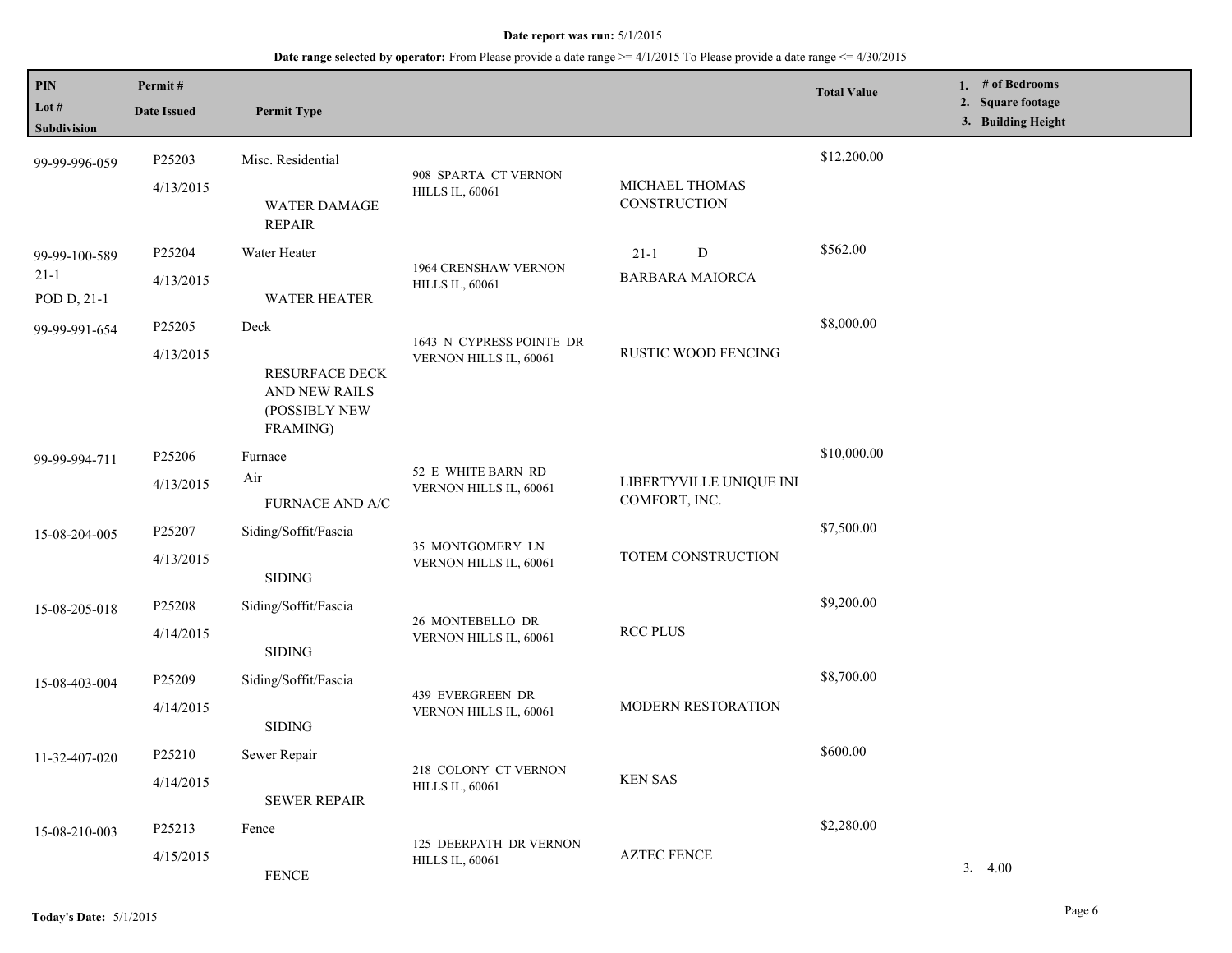| <b>PIN</b><br>Lot #<br>Subdivision | Permit#<br><b>Date Issued</b> | <b>Permit Type</b>                                                                                              |                                                |                                | <b>Total Value</b> | 1. $#$ of Bedrooms<br>2. Square footage<br>3. Building Height |
|------------------------------------|-------------------------------|-----------------------------------------------------------------------------------------------------------------|------------------------------------------------|--------------------------------|--------------------|---------------------------------------------------------------|
| 99-99-999-651                      | P25214<br>4/15/2015           | Furnace<br><b>FURNACE</b>                                                                                       | 322 E PINE LAKE CIR<br>VERNON HILLS IL, 60061  | FOUR SEASONS INC               | \$3,078.00         |                                                               |
| 15-04-306-021                      | P25215<br>4/15/2015           | Fence<br><b>FENCE</b>                                                                                           | 5 ALTOONA CT VERNON<br><b>HILLS IL, 60061</b>  | MEIER'S OUTDOOR WORLD          | \$3,515.00         | 3. 6.00                                                       |
| 15-08-108-048                      | P25216<br>4/15/2015           | Driveway/Slab<br><b>DRIVEWAY</b>                                                                                | 707 CHERRY VALLEY RD<br>VERNON HILLS IL, 60061 | <b>STELLA SMITH</b>            | \$2,200.00         |                                                               |
| 99-99-992-095                      | P25217<br>4/15/2015           | Patio<br><b>PATIO</b>                                                                                           | 2044 N TREVINO TER<br>VERNON HILLS IL, 60061   | ARCHITERRA INC.                | \$14,885.00        |                                                               |
| 99-99-992-532                      | P25220<br>4/16/2015           | Water Heater<br><b>WATER HEATER</b>                                                                             | 226 SOUTHWICK CT<br>VERNON HILLS IL, 60061     | <b>B. KIESGEN PLUMBING</b>     | \$750.00           |                                                               |
| 15-06-414-006                      | P25221<br>4/16/2015           | Re-Roofing<br><b>REROOF</b><br>CONTRACT WITH<br>HOME PRO,<br><b>MORNING DEW IS</b><br><b>SUB-CONTRACTO</b><br>R | 117 N ROYAL OAK DR<br>VERNON HILLS IL, 60061   | <b>MORNING DEW EXTERIORS</b>   | \$7,500.00         |                                                               |
| 15-08-220-002                      | P25222<br>4/16/2015           | Re-Roofing<br><b>REROOF</b>                                                                                     | 303 S SOUTHGATE DR<br>VERNON HILLS IL, 60061   | AAA BETTER ROOF INC<br>(UNLTD) | \$9,300.00         |                                                               |
| 15-08-401-070                      | P25223<br>4/16/2015           | Patio<br>Driveway<br>Sidewalk <sub>O</sub><br>DRIVEWAY,<br><b>SIDEWALKS</b>                                     | 241 NOBLE CIR VERNON<br><b>HILLS IL, 60061</b> | NORTHSCAPE ENTERPRISE          | \$19,380.00        |                                                               |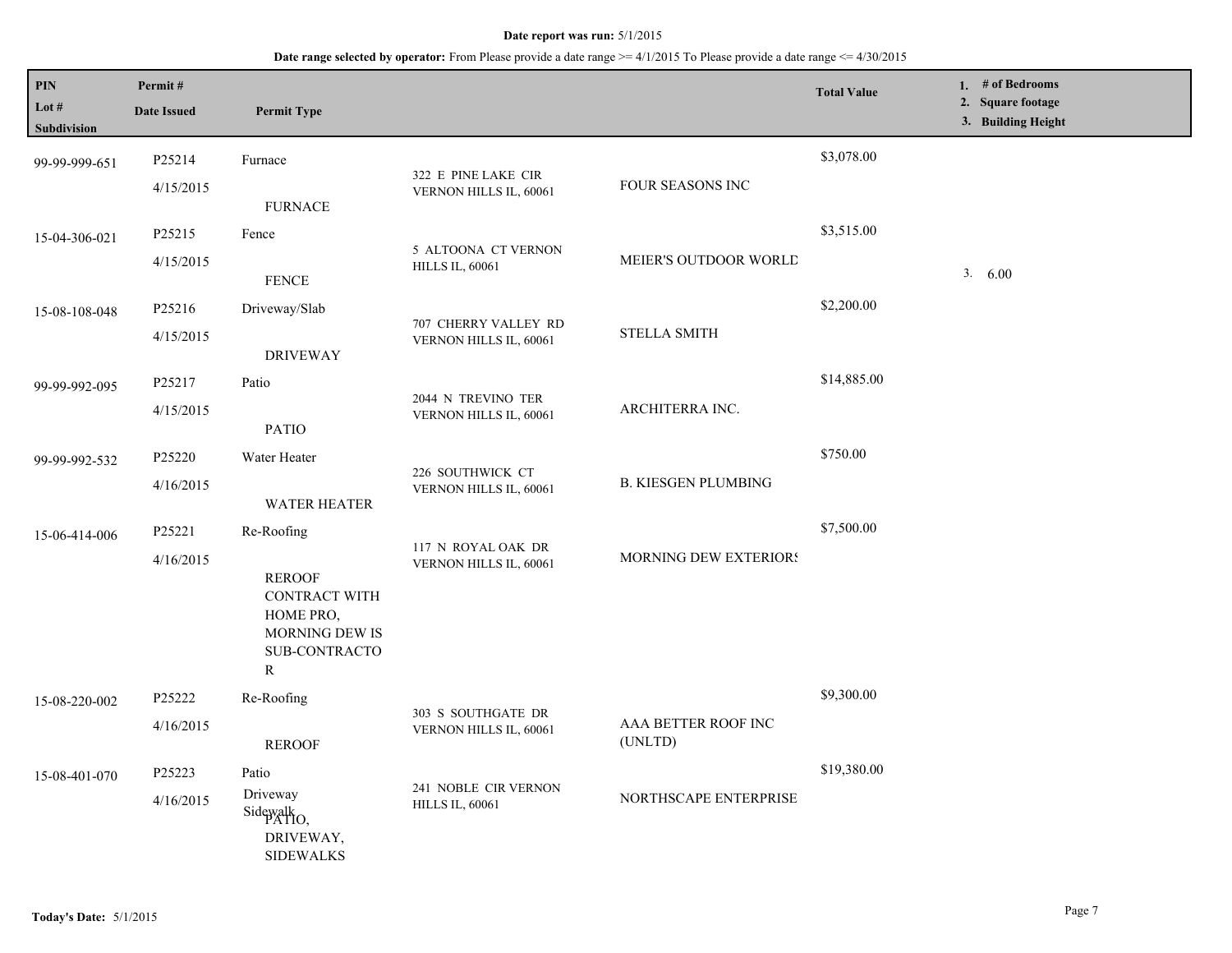| $\mathbf{PIN}$<br>Lot $#$<br><b>Subdivision</b> | Permit#<br><b>Date Issued</b> | <b>Permit Type</b>                                                                                             |                                                        |                                            | <b>Total Value</b> | 1. $#$ of Bedrooms<br>2. Square footage<br>3. Building Height |
|-------------------------------------------------|-------------------------------|----------------------------------------------------------------------------------------------------------------|--------------------------------------------------------|--------------------------------------------|--------------------|---------------------------------------------------------------|
| 15-04-306-022                                   | P25224<br>4/17/2015           | Misc. Residential<br><b>KITCHEN AND</b><br><b>BATHROOM</b><br><b>RENOVATION</b><br>(NO NEW<br><b>FIXTURES)</b> | 3 ALTOONA CT VERNON<br><b>HILLS IL, 60061</b>          | MODERN CONTRACTORS                         | \$50,000.00        |                                                               |
| 99-99-992-151                                   | P25225<br>4/17/2015           | Re-Roofing<br><b>REROOF</b>                                                                                    | 2060 N INVERNESS DR<br>VERNON HILLS IL, 60061          | AMERICAN BUILDING<br>CONTRACTORS INC-UNLIM | \$12,750.00        |                                                               |
| 99-99-992-018                                   | P25226<br>4/17/2015           | Re-Roofing<br><b>REROOF</b>                                                                                    | 2014 N TREVINO TER<br>VERNON HILLS IL, 60061           | AMERICAN BUILDING<br>CONTRACTORS INC-UNLIM | \$15,015.00        |                                                               |
| 15-08-216-006                                   | P25227<br>4/17/2015           | Fence<br><b>FENCE</b>                                                                                          | 383 CHESTERFIELD LN<br>VERNON HILLS IL, 60061          | <b>ARONSON FENCE</b>                       | \$4,200.00         | 3. 6.00                                                       |
| 15-09-104-039                                   | P25228<br>4/17/2015           | Water Heater<br><b>WATER HEATER</b>                                                                            | <b>4 OLD CREEK RD VERNON</b><br><b>HILLS IL, 60061</b> | <b>GORDON MOLEK</b>                        | \$750.00           |                                                               |
| 15-06-414-006                                   | P25229<br>4/17/2015           | Siding/Soffit/Fascia<br>$\operatorname{SIDING}$                                                                | 117 N ROYAL OAK DR<br>VERNON HILLS IL, 60061           | HOME-PRO RESTORATION                       | \$8,500.00         |                                                               |
| 99-99-101-075<br>$1 - 3$<br>BLDG 1, UNIT 3      | P25230<br>4/17/2015           | Security System<br><b>SECURITY</b><br><b>SYSTEM</b>                                                            | 1007 GREEN MEADOW<br>VERNON HILLS IL, 60061            | $1 - 3$<br>ADT SECURITY SERVICES,          | \$180.00           |                                                               |
| 99-99-994-295                                   | P25231<br>4/20/2015           | Water Heater<br><b>WATER HEATER</b>                                                                            | 415 HARRISON CT VERNON<br><b>HILLS IL, 60061</b>       | <b>BIN MENG</b>                            | \$378.00           |                                                               |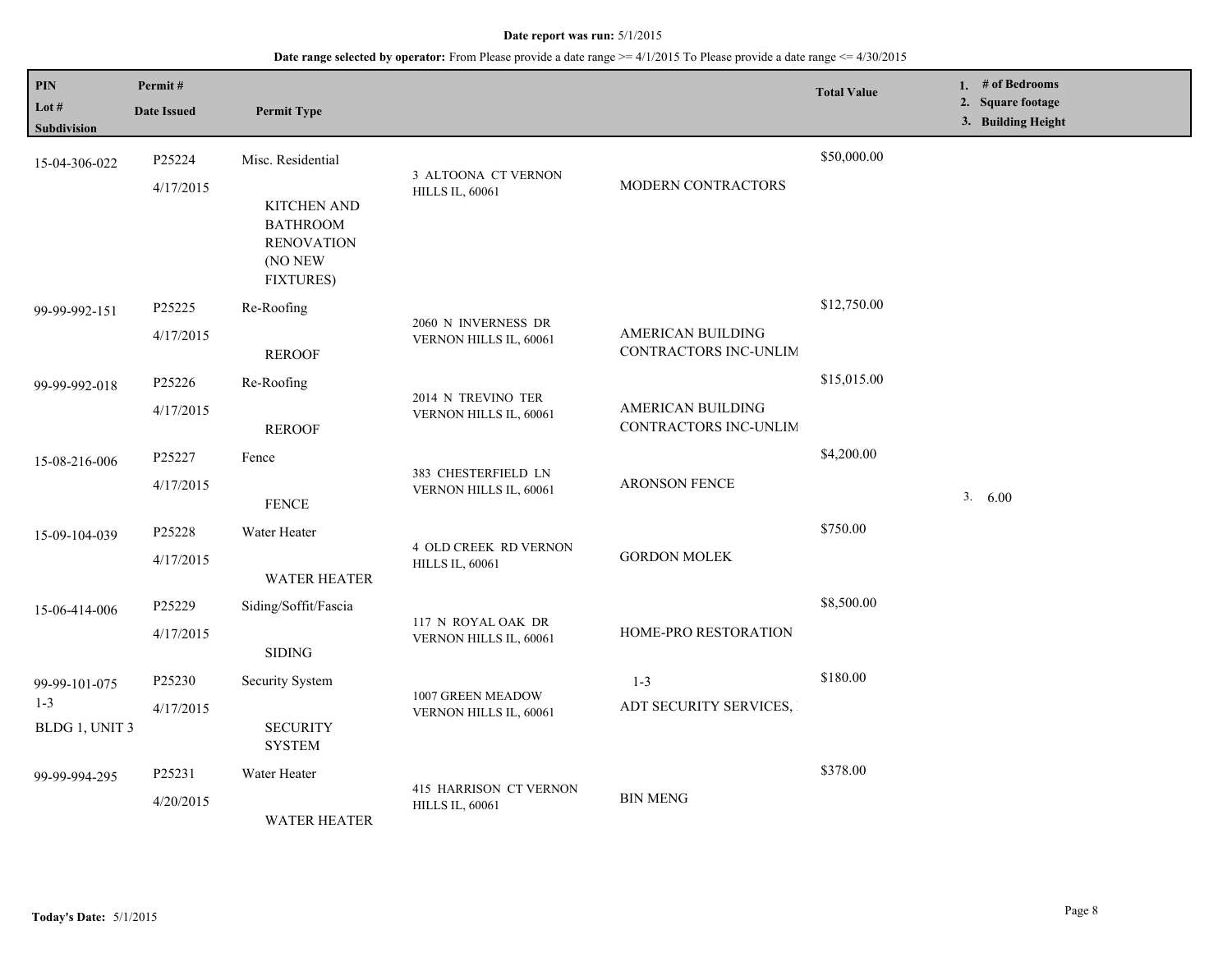| <b>PIN</b><br>Lot #  | Permit#             |                                                      |                                                    |                                               | <b>Total Value</b> | 1. # of Bedrooms<br>2. Square footage |
|----------------------|---------------------|------------------------------------------------------|----------------------------------------------------|-----------------------------------------------|--------------------|---------------------------------------|
| Subdivision          | <b>Date Issued</b>  | <b>Permit Type</b>                                   |                                                    |                                               |                    | 3. Building Height                    |
| 15-05-406-030        | P25232<br>4/20/2015 | Siding/Soffit/Fascia<br>Re-Roof<br><b>SIDING AND</b> | 213 ASHLAND CT VERNON<br><b>HILLS IL, 60061</b>    | VICTOR POETA                                  | \$10,500.00        |                                       |
|                      |                     | <b>RE-ROOF</b>                                       |                                                    |                                               |                    |                                       |
| 99-99-992-042        | P25233              | Re-Roofing                                           | 2029 N INVERNESS DR                                |                                               | \$13,379.00        |                                       |
|                      | 4/20/2015           | <b>REROOF</b>                                        | VERNON HILLS IL, 60061                             | AMERICAN BUILDING<br>CONTRACTORS INC-UNLIM    |                    |                                       |
| 99-99-991-867        | P25234              | Re-Roofing                                           | 1899 N TREVINO TER<br>VERNON HILLS IL, 60061       |                                               | \$11,686.00        |                                       |
|                      | 4/20/2015           | <b>REROOF</b>                                        |                                                    | AMERICAN BUILDING<br>CONTRACTORS INC-UNLIM    |                    |                                       |
| 15-06-403-009        | P25236              | Siding/Soffit/Fascia                                 |                                                    |                                               | \$7,250.00         |                                       |
|                      | 4/21/2015           | $\operatorname{SIDING}$                              | 1077 W DEARBORN LN<br>VERNON HILLS IL, 60061       | ALOHA CONSTRUCTION IN                         |                    |                                       |
| 15-06-403-005        | P25237              | Siding/Soffit/Fascia                                 |                                                    |                                               | \$8,700.00         |                                       |
|                      | 4/21/2015           | $\operatorname{SIDING}$                              | 1111 W DEARBORN LN<br>VERNON HILLS IL, 60061       | ALOHA CONSTRUCTION IN                         |                    |                                       |
| 11-32-302-004        | P25245              | Water Heater                                         |                                                    |                                               | \$1,107.00         |                                       |
|                      | 4/22/2015           | <b>WATER HEATER</b>                                  | 1103 TENNYSON PL<br>VERNON HILLS IL, 60061         | ANDRES GONZALEZ                               |                    |                                       |
| 11-29-402-012        | P25246              | Deck                                                 |                                                    | $10\,$<br>24                                  | \$12,000.00        |                                       |
| 24<br>POD 10, LOT 24 | 4/22/2015           | $\rm{DECK}$                                          | 1929 N ROYAL BIRKDALE<br>DR VERNON HILLS IL, 60061 | TOP DECK BUILDERS, INC.                       |                    |                                       |
| 99-99-994-024        | P25247              | Water Heater                                         |                                                    |                                               | \$1,400.00         |                                       |
|                      | 4/23/2015           | 2 WATER<br><b>HEATERS</b>                            | 379 E RANNEY AV VERNON<br><b>HILLS IL, 60061</b>   | JONATHAN PORTWOOD                             |                    |                                       |
| 99-99-990-943        | P25248              | Deck                                                 |                                                    |                                               | \$15,000.00        |                                       |
|                      | 4/23/2015           | <b>DECK</b>                                          | 1209 W RIDGEWOOD CT<br>VERNON HILLS IL, 60061      | <b>GEORGETOWN DECKS &amp;</b><br>CONSTRUCTION |                    | 3.65.00                               |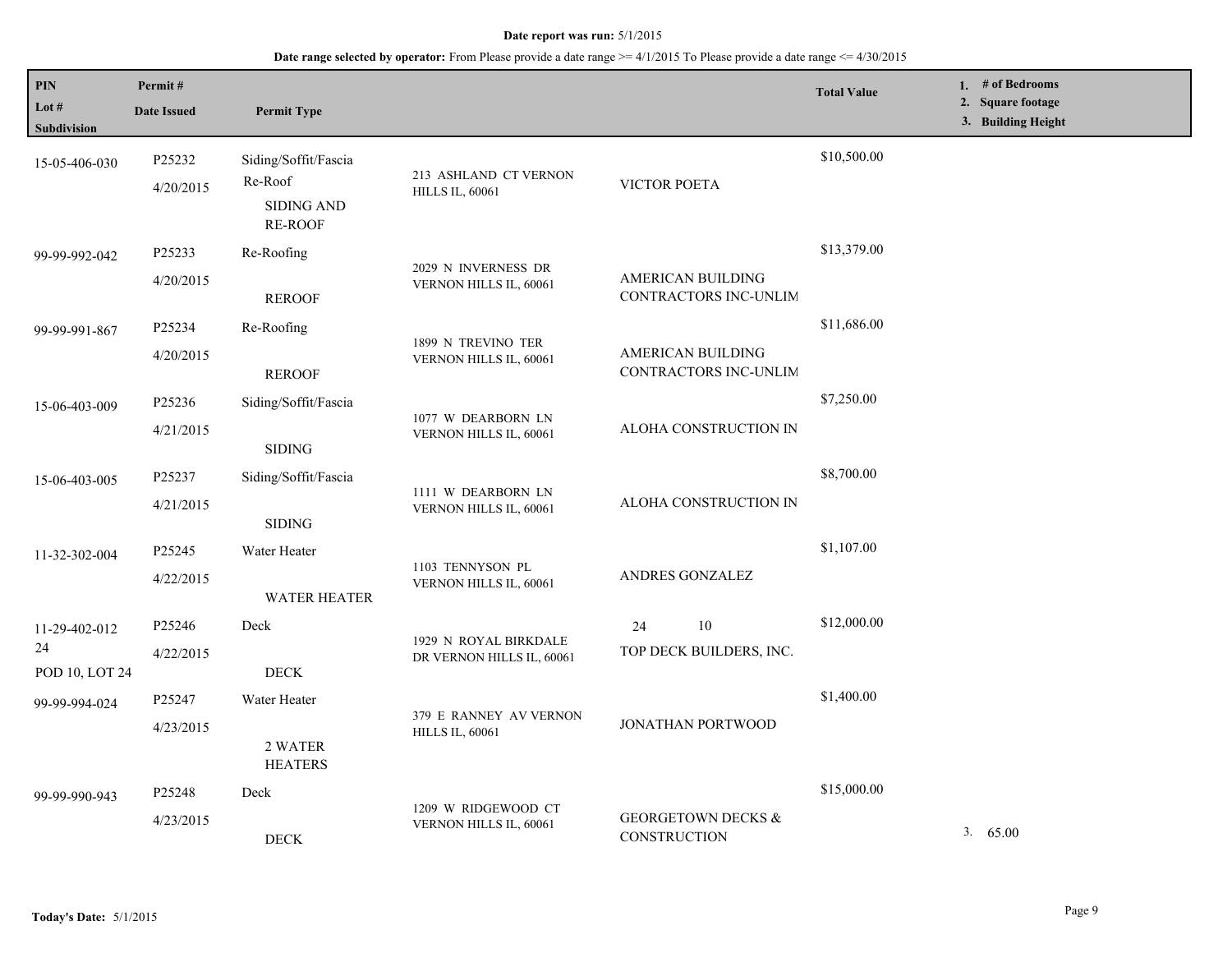| PIN<br>Lot $#$<br><b>Subdivision</b> | Permit#<br><b>Date Issued</b> | <b>Permit Type</b>                            |                                                   |                         | <b>Total Value</b> | 1. # of Bedrooms<br>2. Square footage<br>3. Building Height |
|--------------------------------------|-------------------------------|-----------------------------------------------|---------------------------------------------------|-------------------------|--------------------|-------------------------------------------------------------|
| 99-99-993-486                        | P25249                        | Water Heater                                  |                                                   |                         | \$1,000.00         |                                                             |
|                                      | 4/23/2015                     | <b>WATER HEATER</b>                           | 319 E HURON ST VERNON<br><b>HILLS IL, 60061</b>   | MARY CASSEDAY           |                    |                                                             |
| 99-99-993-486                        | P25250                        | Furnace                                       |                                                   |                         | \$5,500.00         |                                                             |
|                                      | 4/23/2015                     | Air<br>FURNACE AND A/C                        | 319 E HURON ST VERNON<br><b>HILLS IL, 60061</b>   | MARY CASSEDAY           |                    |                                                             |
| 15-06-413-015                        | P25251                        | Siding/Soffit/Fascia                          |                                                   |                         | \$8,500.00         |                                                             |
|                                      | 4/23/2015                     | <b>SIDING ONLY</b>                            | 98 N ROYAL OAK DR<br>VERNON HILLS IL, 60061       | HOME PRO RESTORATION I  |                    |                                                             |
| 15-08-108-039                        | P25252                        | Re-Roofing                                    |                                                   |                         | \$14,000.00        |                                                             |
|                                      | 4/23/2015                     | <b>REROOFING</b>                              | 713 CHERRY VALLEY RD<br>VERNON HILLS IL, 60061    | <b>ALBERS EXTERIORS</b> |                    |                                                             |
| 15-08-204-020                        | P25253                        | Re-Roofing                                    |                                                   |                         | \$6,061.00         |                                                             |
|                                      | 4/23/2015                     | <b>REROOF</b>                                 | 73 MONTEREY DR VERNON<br><b>HILLS IL, 60061</b>   | PRECISE CONSTRUCTION    |                    |                                                             |
| 15-06-402-014                        | P25254                        | Water Heater                                  |                                                   | JEFFREY R KAMENIR       | \$1,237.00         |                                                             |
|                                      | 4/24/2015                     | <b>WATER HEATER</b>                           | 1116 W DEARBORN LN<br>VERNON HILLS IL, 60061      |                         |                    |                                                             |
| 15-07-223-025                        | P25258                        | Re-Roofing                                    |                                                   |                         | \$34,247.00        |                                                             |
|                                      | 4/24/2015                     | <b>REROOF-</b><br><b>BUILDING 361-369</b>     | 361 S PRAIRIE MEADOW LN<br>VERNON HILLS IL, 60061 | TOWNHOMES OF OLDE GRO   |                    |                                                             |
| 15-07-223-011                        | P25259                        | Re-Roofing                                    |                                                   |                         | \$28,831.00        |                                                             |
|                                      | 4/24/2015                     | <b>REROOF-</b><br><b>BUILDING</b><br>3352-358 | 352 S PRAIRIE MEADOW LN<br>VERNON HILLS IL, 60061 | TOWNHOMES OF OLDE GRO   |                    |                                                             |
| 15-07-223-015                        | P25260                        | Re-Roofing                                    |                                                   |                         | \$28,831.00        |                                                             |
|                                      | 4/24/2015                     | REROOF-<br><b>BUILDING 362-368</b>            | 362 S PRAIRIE MEADOW LN<br>VERNON HILLS IL, 60061 | TOWNHOMES OF OLDE GRO   |                    |                                                             |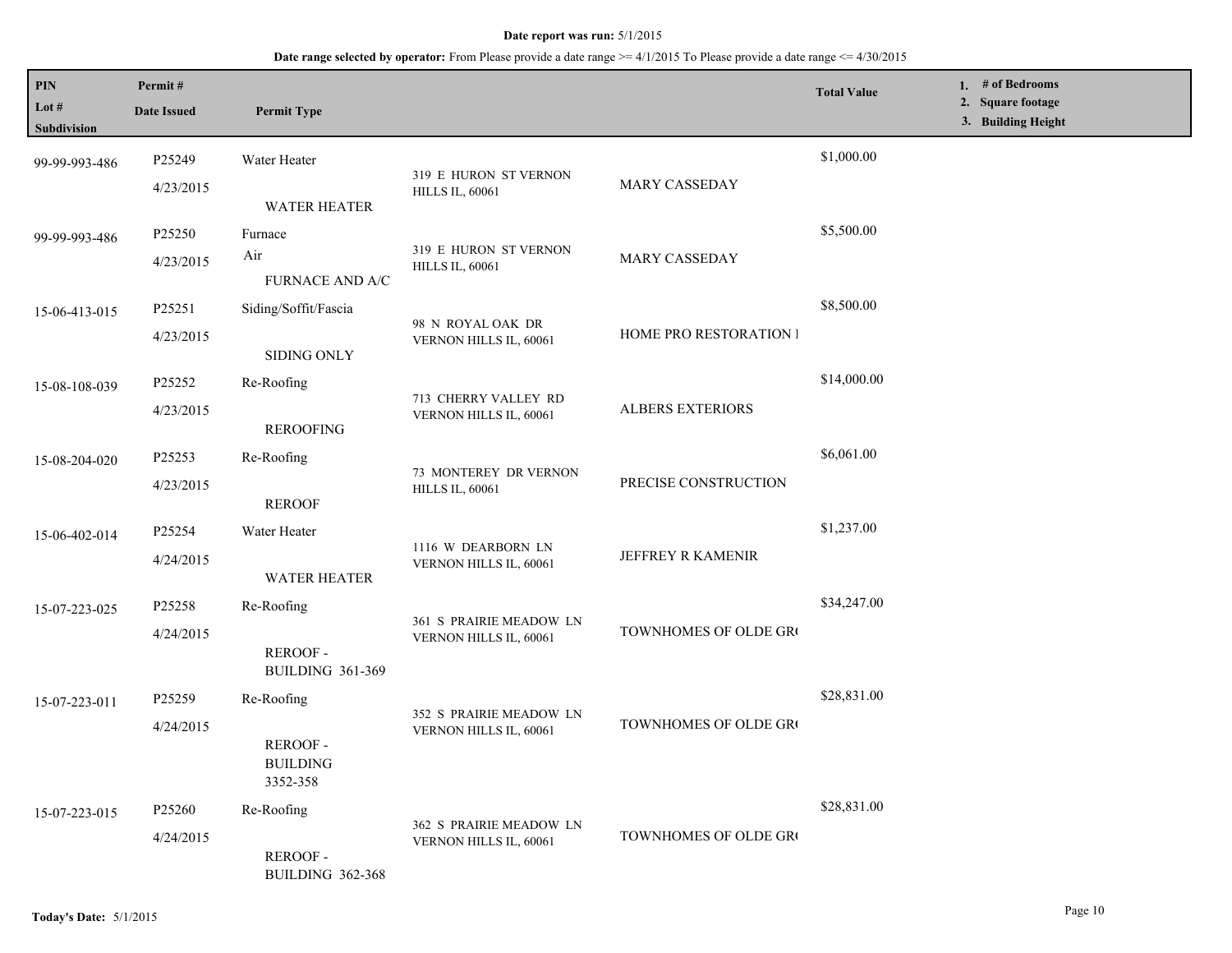| <b>PIN</b><br>Lot $#$  | Permit#<br><b>Date Issued</b>               | <b>Permit Type</b>                 |                                                   |                                  | <b>Total Value</b> | 1. # of Bedrooms<br>2. Square footage<br>3. Building Height |
|------------------------|---------------------------------------------|------------------------------------|---------------------------------------------------|----------------------------------|--------------------|-------------------------------------------------------------|
| Subdivision            |                                             |                                    |                                                   |                                  |                    |                                                             |
| 15-07-223-019          | P25261                                      | Re-Roofing                         | 372 S PRAIRIE MEADOW LN                           |                                  | \$28,831.00        |                                                             |
|                        | 4/24/2015                                   | REROOF-<br><b>BUILDING 372-378</b> | VERNON HILLS IL, 60061                            | TOWNHOMES OF OLDE GRO            |                    |                                                             |
| 15-07-223-023          | P25262                                      | Re-Roofing                         |                                                   |                                  | \$16,528.00        |                                                             |
|                        | 4/24/2015                                   | REROOF-<br><b>BUILDING 382-384</b> | 382 S PRAIRIE MEADOW LN<br>VERNON HILLS IL, 60061 | TOWNHOMES OF OLDE GRO            |                    |                                                             |
| 99-99-101-676          | P25265                                      | Security System                    |                                                   |                                  | \$60.00            |                                                             |
| THE OAKS               | 4/27/2015                                   | <b>SECURITY</b><br><b>SYSTEM</b>   | 711 THORNAPPLE CT<br>VERNON HILLS IL, 60061       | ADT SECURITY SERVICES,           |                    |                                                             |
| 15-08-218-015          | P25267                                      | Re-Roofing                         |                                                   |                                  | \$8,520.00         |                                                             |
|                        | 4/27/2015                                   | <b>REROOF</b>                      | 370 W TALLY HO DR<br>VERNON HILLS IL, 60061       | LR GREGORY & SON                 |                    |                                                             |
| 11-32-407-015          | P25268                                      | Patio                              |                                                   | MILAN ALEKSICH                   | \$4,000.00         |                                                             |
|                        | 4/27/2015                                   | Fence<br>PATIO AND FENCE           | 228 COLONY CT VERNON<br><b>HILLS IL, 60061</b>    |                                  |                    |                                                             |
| 99-99-999-564          | P25269                                      | Re-Roofing                         |                                                   | LOT $17 \t17$                    | \$10,747.00        |                                                             |
| LOT <sub>17</sub>      | 4/27/2015                                   |                                    | 190 E BALTUSROL DR<br>VERNON HILLS IL, 60061      | NUVOHAUS HOME                    |                    |                                                             |
| <b>GREGG'S LANDING</b> |                                             | <b>RE ROOF</b>                     |                                                   | <b>IMPROVEMENT</b>               |                    |                                                             |
| 15-06-414-005          | P25271                                      | Re-Roofing                         |                                                   |                                  | \$6,800.00         |                                                             |
|                        | 4/27/2015                                   | <b>REROOF</b>                      | 125 N ROYAL OAK DR<br>VERNON HILLS IL, 60061      | <b>RCC PLUS</b>                  |                    |                                                             |
| 15-09-103-041          | P25272                                      | Re-Roofing                         |                                                   |                                  | \$8,200.00         |                                                             |
|                        | 4/27/2015                                   | <b>REROOF</b>                      | 134 MIDWAY LN VERNON<br><b>HILLS IL, 60061</b>    | <b>RCC PLUS</b>                  |                    |                                                             |
| 11-32-416-086          | P25273                                      | Re-Roofing                         |                                                   |                                  | \$30,559.00        |                                                             |
|                        | 4/27/2015<br><b>REROOF BLDG:</b><br>810-820 |                                    | 810 GLADSTONE DR<br>VERNON HILLS IL, 60061        | SITE MAINTENANCE INC.<br>(UNLTD) |                    |                                                             |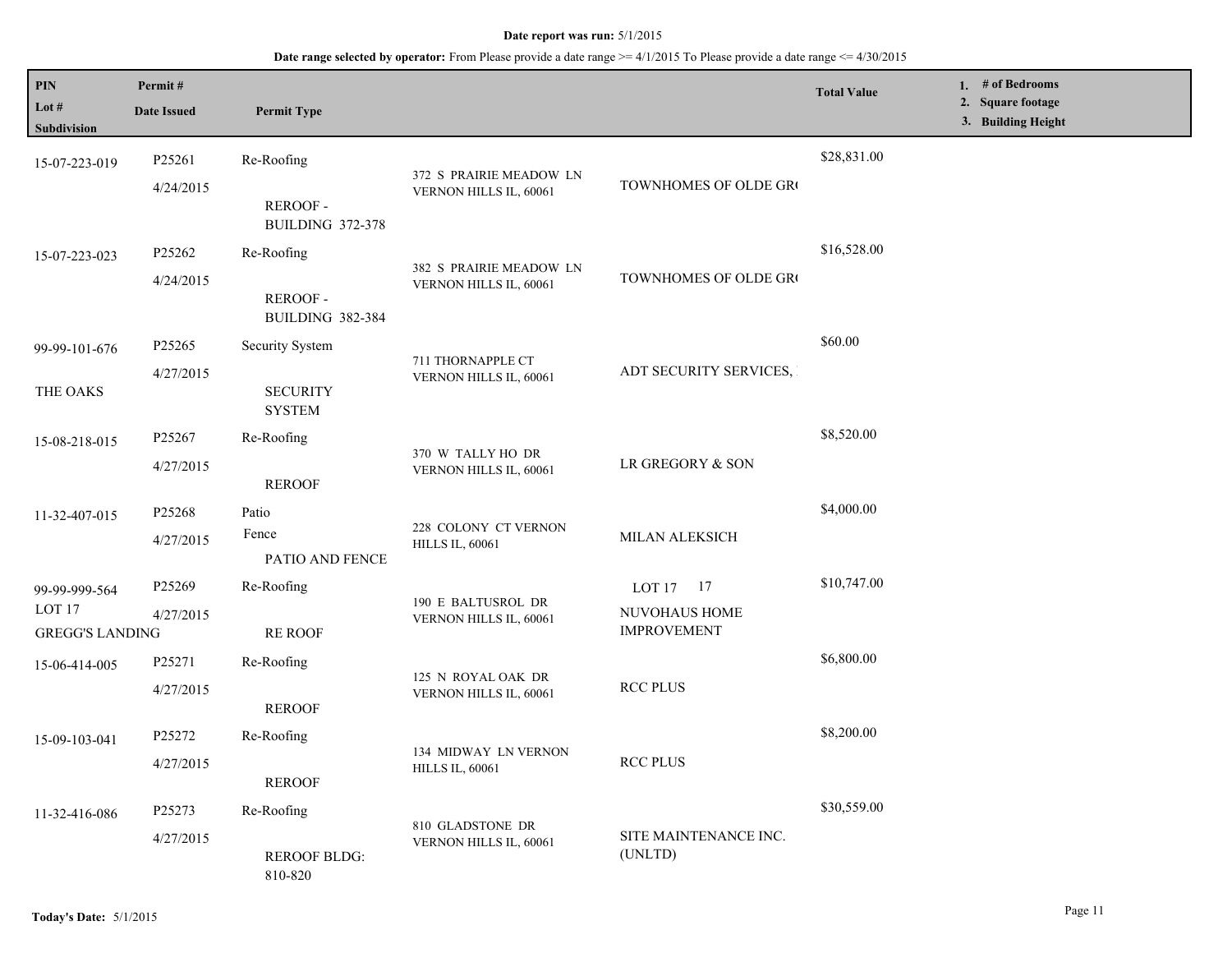| PIN<br>Lot #<br>Subdivision | Permit#<br><b>Date Issued</b> | <b>Permit Type</b>                                    |                                                   |                                        | <b>Total Value</b> | 1. $#$ of Bedrooms<br>2. Square footage<br>3. Building Height |
|-----------------------------|-------------------------------|-------------------------------------------------------|---------------------------------------------------|----------------------------------------|--------------------|---------------------------------------------------------------|
| 11-32-416-068               | P25274<br>4/27/2015           | Re-Roofing<br><b>REROOF BLDG:</b>                     | 131 WINDSOR DR VERNON<br><b>HILLS IL, 60061</b>   | SITE MAINTENANCE INC.<br>(UNLTD)       | \$29,259.00        |                                                               |
| 11-32-416-062               | P25275<br>4/27/2015           | 131-141<br>Re-Roofing<br><b>REROOF BLDG:</b>          | 130 WINDSOR DR VERNON<br><b>HILLS IL, 60061</b>   | SITE MAINTENANCE INC.<br>(UNLTD)       | \$33,040.00        |                                                               |
| 11-32-416-026               | P25276<br>4/27/2015           | 130-142<br>Re-Roofing<br><b>REROOF BLDG:</b>          | 820 HUGHES PL VERNON<br><b>HILLS IL, 60061</b>    | SITE MAINTENANCE INC.<br>(UNLTD)       | \$19,360.00        |                                                               |
| 11-32-416-030               | P25277<br>4/27/2015           | 820-826<br>Re-Roofing<br><b>REROOF BLDG:</b>          | 821 HUGHES PL VERNON<br><b>HILLS IL, 60061</b>    | SITE MAINTENANCE INC.<br>(UNLTD)       | \$19,360.00        |                                                               |
| 11-32-416-095               | P25278<br>4/27/2015           | 821-827<br>Re-Roofing<br><b>REROOF BLDG:</b>          | 121 WINDSOR DR VERNON<br><b>HILLS IL, 60061</b>   | SITE MAINTENANCE INC.<br>(UNLTD)       | \$24,658.00        |                                                               |
| 15-09-104-017               | P25279<br>4/27/2015           | 121-129<br>Water Heater<br><b>WATER HEATER</b>        | 310 S STONE FENCE RD<br>VERNON HILLS IL, 60061    | <b>JANICE D MEYER</b>                  | \$450.00           |                                                               |
| 15-16-101-006               | P25282<br>4/28/2015           | Misc. Residential<br><b>REMODEL</b><br><b>KITCHEN</b> | 848 CREEK BEND DR<br>VERNON HILLS IL, 60061       | SIMONS CONSTRUCTION &<br><b>DESIGN</b> | \$5,000.00         |                                                               |
| 15-08-408-003               | P25283<br>4/28/2015           | Fence<br><b>FENCE</b>                                 | 311 SHEFFIELD LN VERNON<br><b>HILLS IL, 60061</b> | <b>AZTEC FENCE</b>                     | \$3,400.00         | 3.600                                                         |